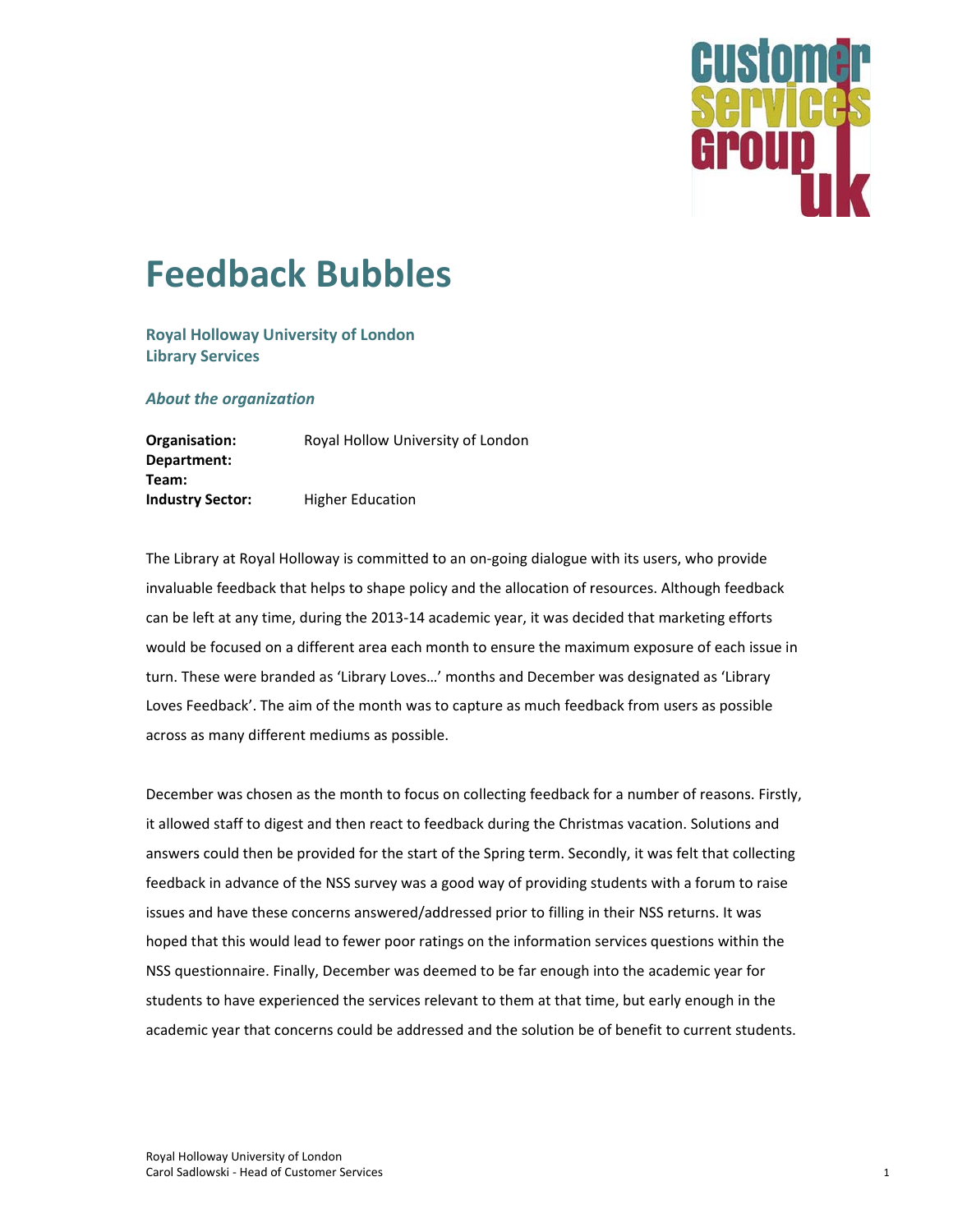The feedback bubbles were used as part of a larger feedback campaign, which included online tools (Padlet) as well as the regular feedback channels open to students.



For the feedback bubbles part of the campaign, display boards were set up in the foyer of the Bedford Library the location with the highest footfall across the libraries on campus - and small 'feedback bubbles' in a range of colours (to attract attention) were attached to the board with additional forms left on a table by the boards along with a few pens. A few example bubbles were also pinned to the board to encourage students to participate (once genuine feedback began to come in, these were removed).

Students were asked to fill in any feedback or comments for the Library and pin the feedback bubble to the board. The board was positioned away from the Library helpdesk and monitored only to make sure that inappropriate messages were removed.

The bubbles approach attracted a lot of attention and over the two weeks that the board was present in the Library, 52 pieces of feedback were collected. These were recorded and grouped into different areas of concern, which showed that the large majority related to issues around the Library building g itself.

|  |                                                                                                                                    | B           |                                                                                                                                                                                                                                                                                                                                                                                                                                | D |                            |  | G  |
|--|------------------------------------------------------------------------------------------------------------------------------------|-------------|--------------------------------------------------------------------------------------------------------------------------------------------------------------------------------------------------------------------------------------------------------------------------------------------------------------------------------------------------------------------------------------------------------------------------------|---|----------------------------|--|----|
|  | <b>BEDFORD</b>                                                                                                                     |             |                                                                                                                                                                                                                                                                                                                                                                                                                                |   | <b>KEY ISSUES</b>          |  |    |
|  | Comment                                                                                                                            | Category    | <b>Response</b>                                                                                                                                                                                                                                                                                                                                                                                                                |   | <b>Combined totals</b>     |  |    |
|  | Change Short Loan system. Except for<br>weekends everyone should have 18<br>hours to return book, regardless of<br>when taken out. | Circulation | The short loan system was devised to ensure<br>that key books were available to students during<br>periods of heavy demand. We dc, however,<br>review our loan systems regularly, and welcome<br>any feedback. Our current policy was designed<br>based on student feedback, and we continue to<br>welcome feedback from our users on how well<br>the system works for them.                                                   |   | <b>Building Facilities</b> |  | 23 |
|  | More food + longer opening hours for<br>food.                                                                                      | Catering    | The café's opening hours are based on when<br>there is reasonable demand for the products.<br>It's difficult to operate a small store like this on<br>extended hours, but we do have vending<br>machines to offer snacks and drinks outside of<br>core hours. If you're planning to study for<br>extended periods, we'd always recommend<br>bringing a few provisions with you to make sure<br>you're covered, no matter what. |   | Catering                   |  | 10 |